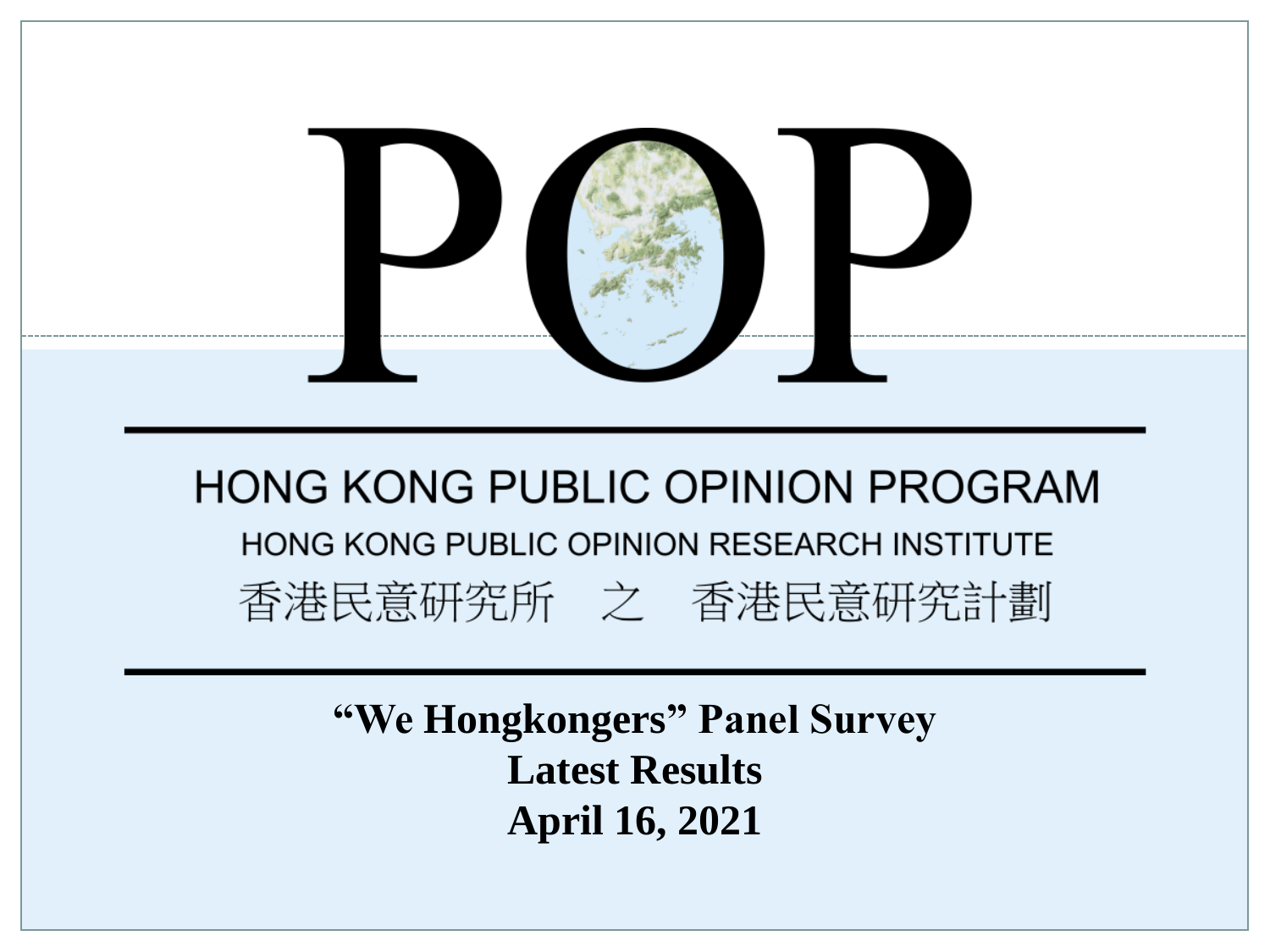| <b>Contact Information - "We Hongkongers" Panel Survey</b> |                                                                                                                                                                                                                                                                                                                                                                                                                                                                         |  |  |  |  |
|------------------------------------------------------------|-------------------------------------------------------------------------------------------------------------------------------------------------------------------------------------------------------------------------------------------------------------------------------------------------------------------------------------------------------------------------------------------------------------------------------------------------------------------------|--|--|--|--|
|                                                            |                                                                                                                                                                                                                                                                                                                                                                                                                                                                         |  |  |  |  |
|                                                            | <b>HKPOP Panel</b>                                                                                                                                                                                                                                                                                                                                                                                                                                                      |  |  |  |  |
| Date of survey                                             | April 9, $3pm -$ April 14, $3pm$                                                                                                                                                                                                                                                                                                                                                                                                                                        |  |  |  |  |
| Survey method                                              | Online survey                                                                                                                                                                                                                                                                                                                                                                                                                                                           |  |  |  |  |
| Target population                                          | Hong Kong residents aged $12+$                                                                                                                                                                                                                                                                                                                                                                                                                                          |  |  |  |  |
| Total sample size                                          | 6,685                                                                                                                                                                                                                                                                                                                                                                                                                                                                   |  |  |  |  |
| Response rate                                              | 7.1%                                                                                                                                                                                                                                                                                                                                                                                                                                                                    |  |  |  |  |
| Sampling error                                             | Sampling error of percentages at $+/-1\%$ at 95% confidence level                                                                                                                                                                                                                                                                                                                                                                                                       |  |  |  |  |
| Weighting method                                           | The figures are rim-weighted according to 1) gender-age distribution,<br>educational attainment (highest level attended) distribution, economic<br>activity status distribution of Hong Kong population and by District<br>Councils population figures from Census and Statistics Department; 2)<br>Voting results of District Councils Election from Registration and Electoral<br>Office; 3) rating distribution of Chief Executive from regular tracking<br>surveys. |  |  |  |  |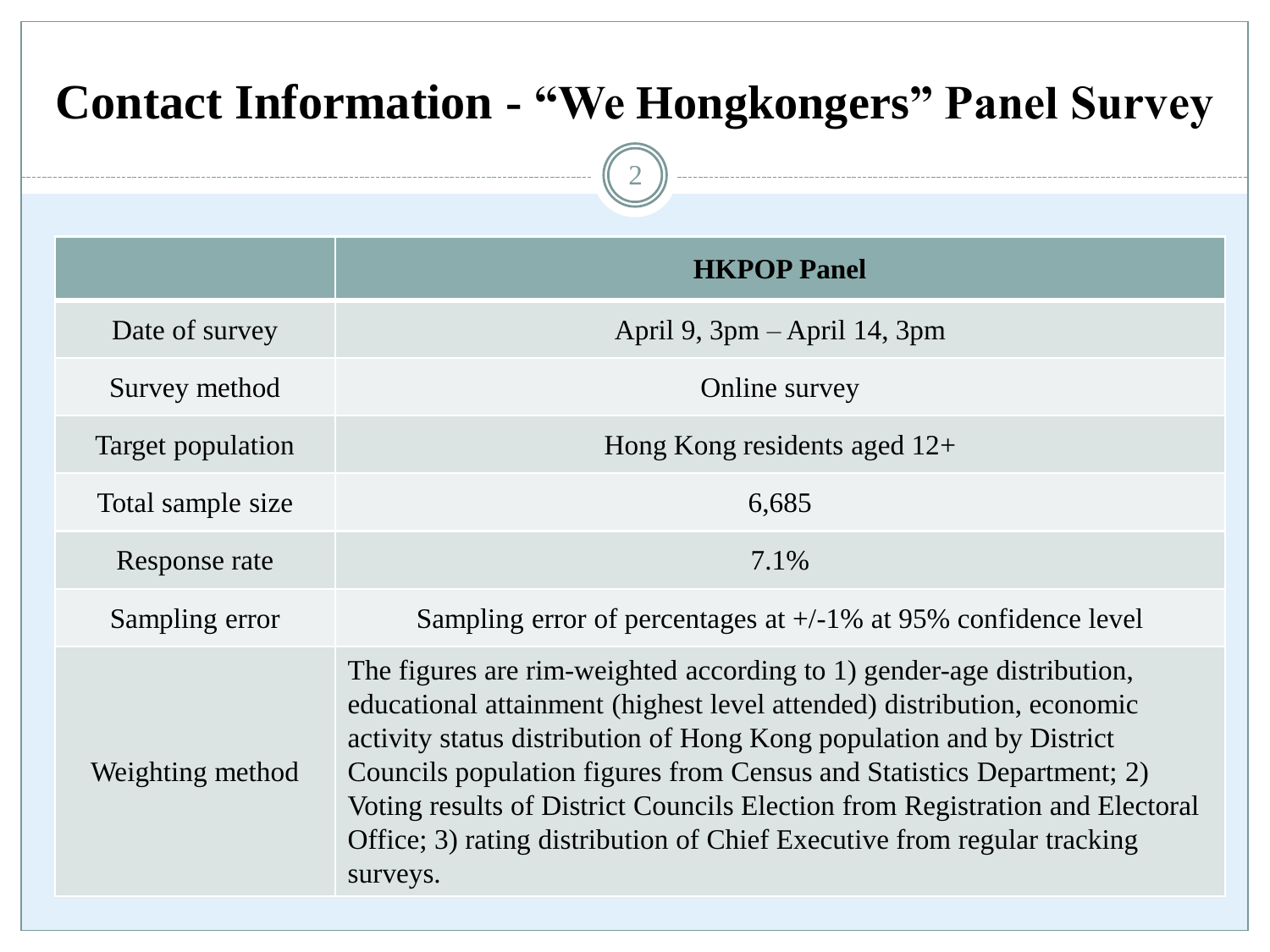3

- **Latest survey period: 9-14/4/2021**
- **Question: Q1 Are you a tenant or landlord of subdivided unit(s), or have you come into contact with such people?**

|                                                                             | Combined <sup>^</sup><br>$(n=6,265)$ |
|-----------------------------------------------------------------------------|--------------------------------------|
| I am living in (or lived in) a subdivided unit                              | 4%                                   |
| I am (or was) a landlord of subdivided unit(s)                              | ${<}1\%$                             |
| I have come into contact with tenants or<br>landlords of subdivided unit(s) | 29%                                  |
| None of the above                                                           | 66%                                  |
| Don't know / hard to say                                                    | $1\%$                                |

^ The aggregated figures come from adjusting the by-group weighted figures using ratio of "pan-democratic" vs "non-pan-democratic" collected in regular tracking survey.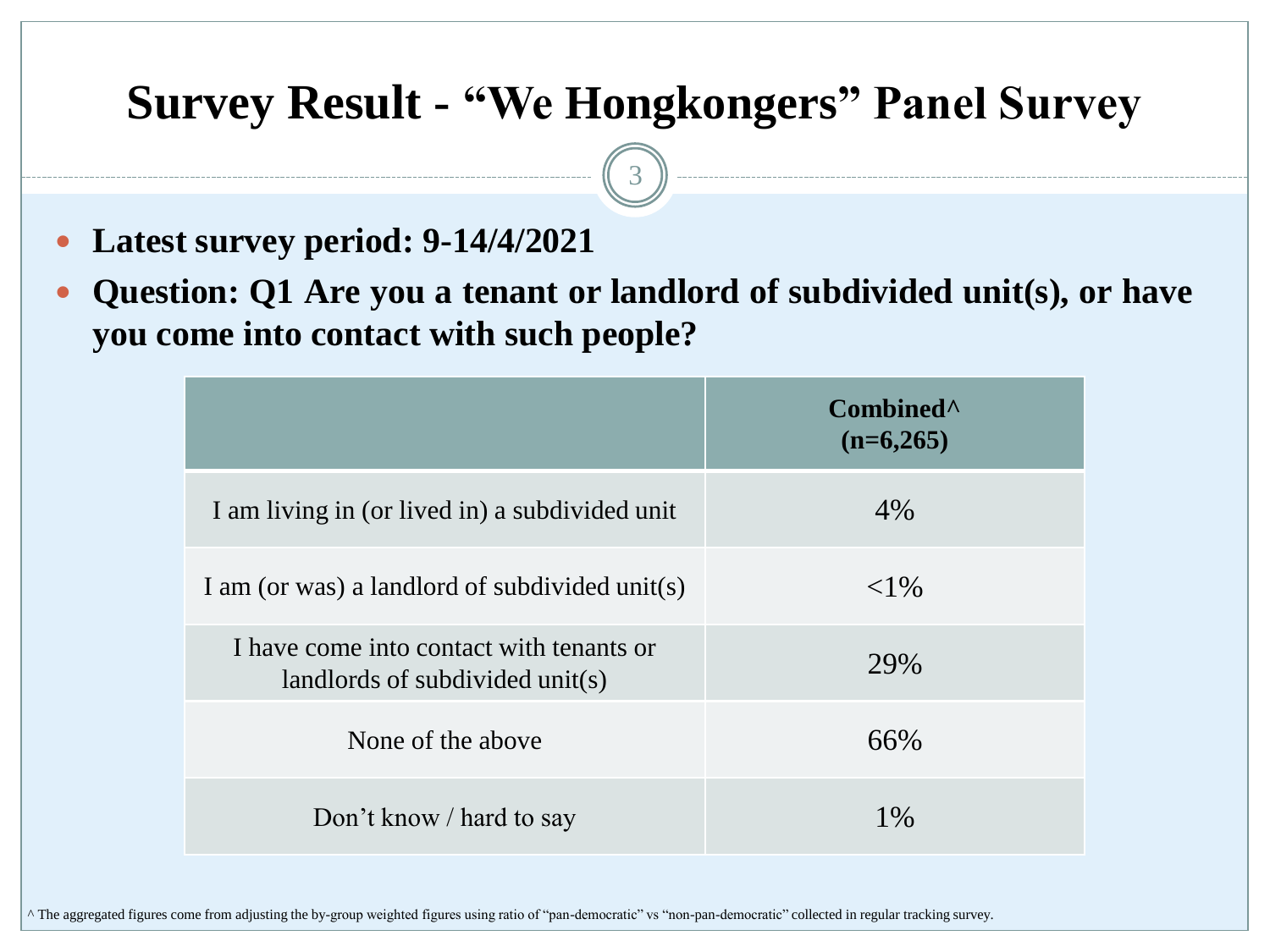4

- **Latest survey period: 9-14/4/2021**
- **Question: Q1 Are you a tenant or landlord of subdivided unit(s), or have you come into contact with such people?**



- $\Box$  I am living in (or lived in) a subdivided unit
- I am (or was) a landlord of subdivided  $unit(s)$
- **□I** have come into contact with tenants or landlords of subdivided unit(s)
- None of the above
- $\Box$  Don't know / hard to say

**Base = 6,265**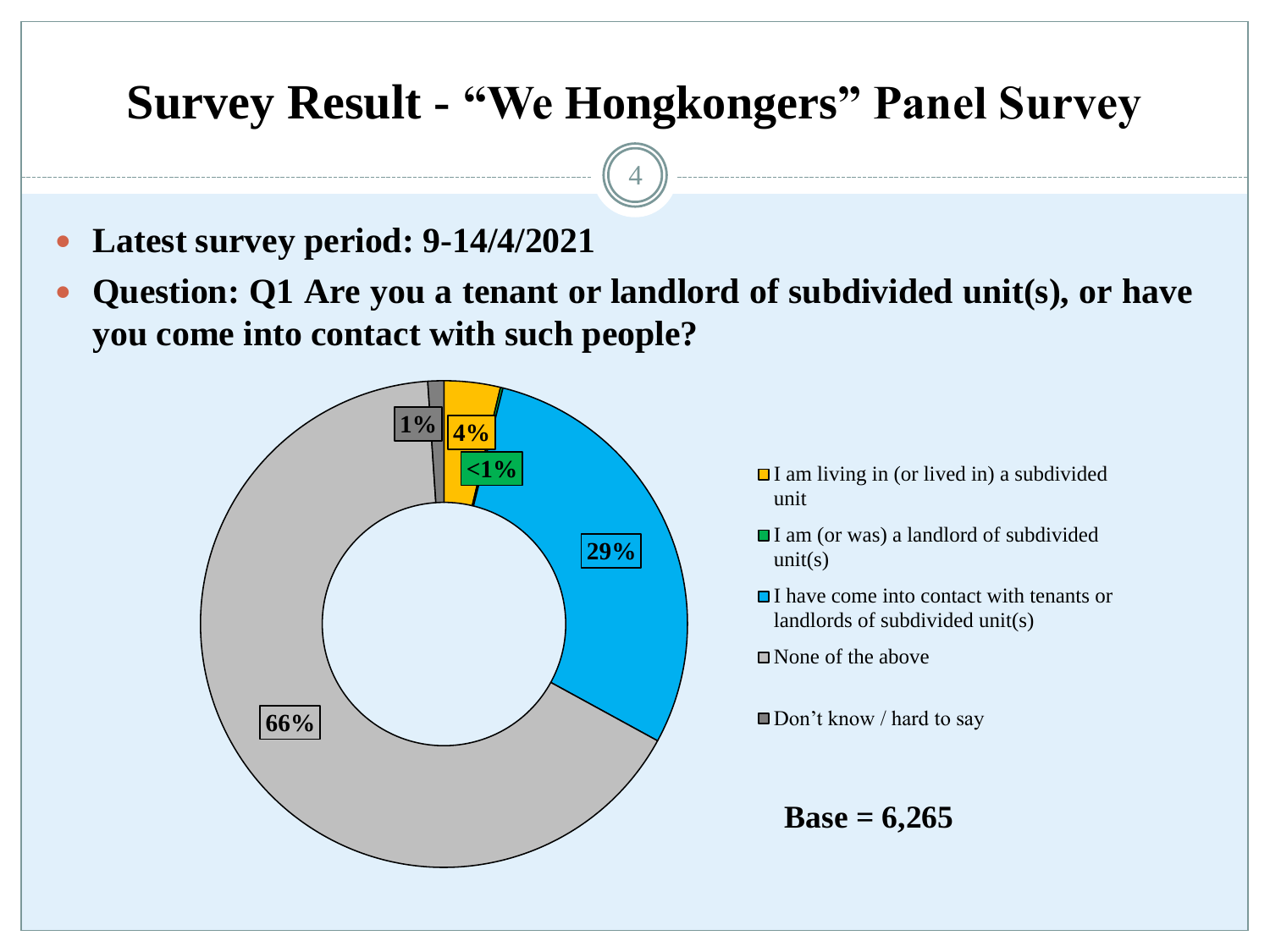5

- **Latest survey period: 9-14/4/2021**
- **Question: Q2-Q3 The Task Force for the Study on Tenancy Control of Subdivided Units recommends[...] How much do you support or oppose this recommendation?**

|                          | Q2 Enacting a new law that gives tenants<br>of subdivided units a right to renew the<br>tenancy once, meaning they can continue<br>with the tenancy for two years<br>Combined <sup><math>\land</math></sup> (n=6,277) |        | Q3 Enacting a new law that caps the rate<br>of rent increase on tenancy renewal to<br>15%, and also to the rate of increase of<br>the private domestic rental index<br>Combined <sup><math>\land</math></sup> (n=6,258) |     |
|--------------------------|-----------------------------------------------------------------------------------------------------------------------------------------------------------------------------------------------------------------------|--------|-------------------------------------------------------------------------------------------------------------------------------------------------------------------------------------------------------------------------|-----|
| Strongly support         | 17%                                                                                                                                                                                                                   | $51\%$ | 32%                                                                                                                                                                                                                     | 69% |
| Somewhat support         | 34%                                                                                                                                                                                                                   |        | 37%                                                                                                                                                                                                                     |     |
| Half-half                | 24%                                                                                                                                                                                                                   |        | 12%                                                                                                                                                                                                                     |     |
| Somewhat oppose          | 3%                                                                                                                                                                                                                    | 9%     | 5%                                                                                                                                                                                                                      | 12% |
| Strongly oppose          | 6%                                                                                                                                                                                                                    |        | 6%                                                                                                                                                                                                                      |     |
| Don't know / hard to say | 16%                                                                                                                                                                                                                   |        | 8%                                                                                                                                                                                                                      |     |
| $Mean^{\dagger}$         | 3.6                                                                                                                                                                                                                   |        | 3.9                                                                                                                                                                                                                     |     |

^ The aggregated figures come from adjusting the by-group weighted figures using ratio of "pan-democratic" vs "non-pan-democratic" collected in regular tracking survey.

† The mean value is calculated by quantifying all individual responses into 1, 2, 3, 4, 5 marks according to their degree of positive level, where 1 is the lowest and 5 the highest, and then calculate the sample mean.